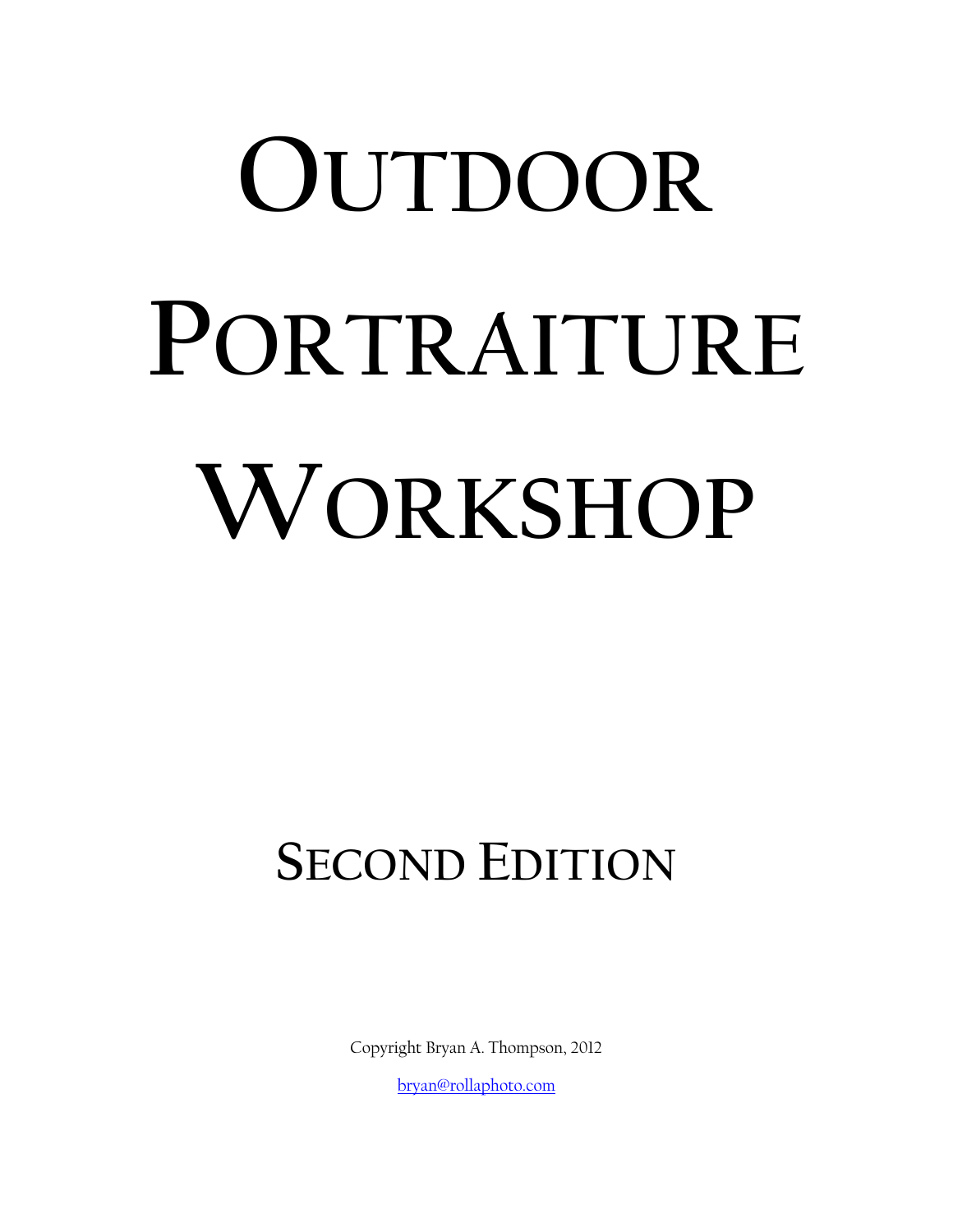# **Goals**

The goals of this workshop are to present various techniques for creating portraits in an outdoor environment, including:

- Individual and group portraiture in an environment with variable lighting
- Available Light Photography
- Using fill flash to balance foreground and background brightness
- Using Manual Mode photography to improve quality and consistency
- Techniques for improving accuracy with Autofocus
- Using the LCD to judge image exposure and quality

# **Preparing for the Workshop**

In order to practice the manual mode technique, it is necessary to know how to adjust a few basic settings on your camera. Please read through the manual for your camera and understand how to make the following adjustments to your camera:

- How to select the Manual exposure mode
- $\bullet$  How to adjust the aperture to f/5.6, f/8 and f/11
- How to adjust the ISO to 100 and to 400
- How to adjust the shutter speed to 1/60 second
- How to adjust your camera to write RAW + JPG files
- How to view a histogram of an image on the LCD screen
- How to enable Highlight Alert on the LCD screen
- How to configure your flash for High Speed Sync (HSS) mode
- How to adjust Flash Exposure Compensation (FEC)

Don't worry if your camera doesn't have one or more of these adjustments. You'll still be able to participate.

# **Equipment Needed**

Bring along any camera you have. Make sure your batteries are charged! We will be using RAW + JPG mode for this workshop, so bring extra memory cards with lots of free space on them. Any lens which covers the focal range of 35-200mm will work. Lens hoods are critical for any situation where direct sunlight might fall on the front element of the camera. If you have a flash, bring it, along with several sets of charged batteries. Reflectors are useful for adding fill lighting in available light images, and for blocking unwanted light from falling on the subject. We'll need several of these for the workshop, so if you own one, please bring it along.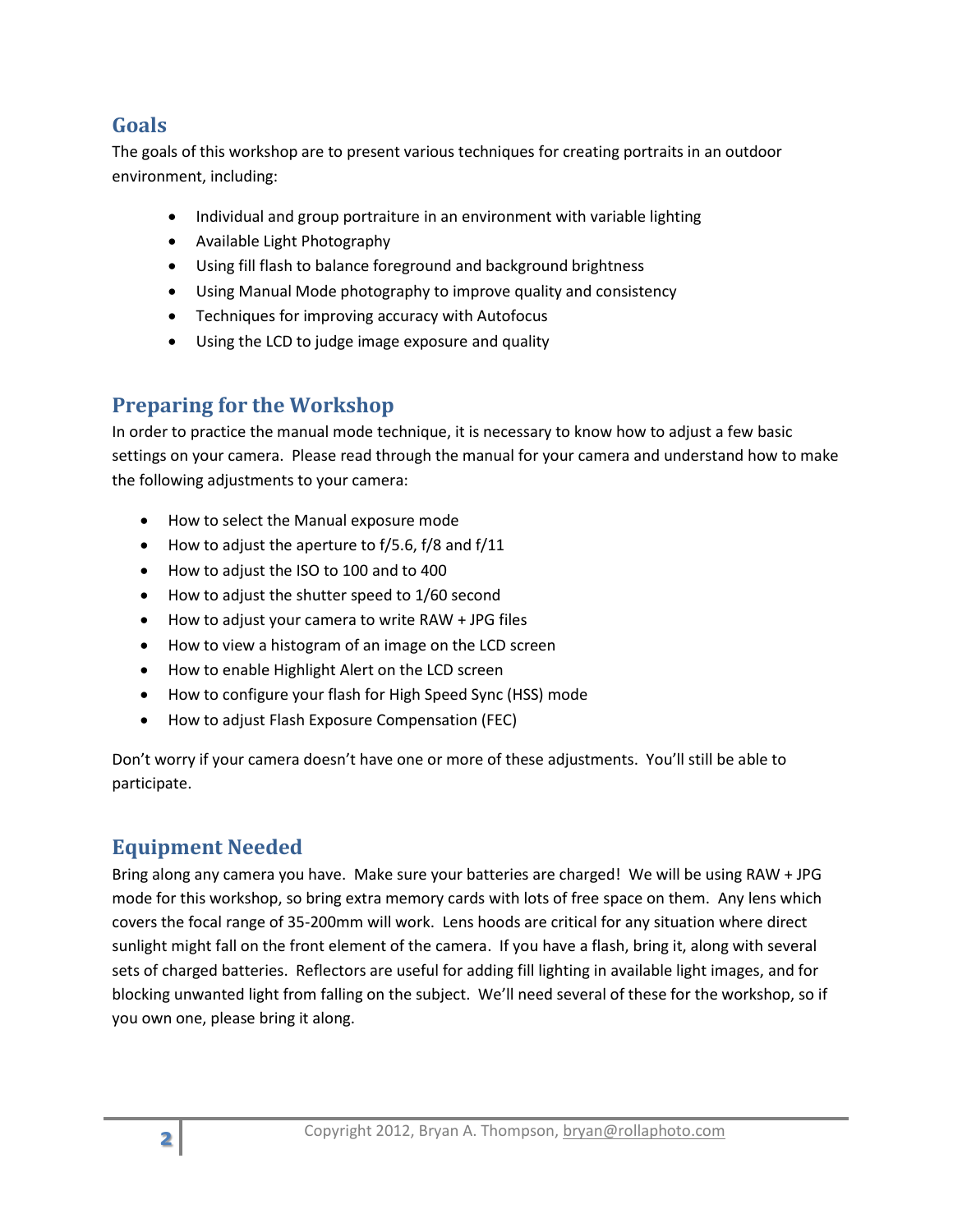# **Camera Settings**

# **Exposure Modes**

Automatic exposure modes such as P, Av and Tv are useful for beginners, but they place control over the exposure with the camera's electronics. Unfortunately, the camera has no idea of how we want the image to look. It has no idea what our subject is. The camera meter is easily fooled by white dresses and black tuxedos, backlit subjects, the way we frame our subject, skin tone, subjects which emit light, and low light levels.

Manual mode is the way we tell the camera what we want the image to look like. Manual exposure mode offers consistency and absolute control over the image exposure. Manual mode is completely unaffected by such things as the color of clothing a subject wears or the tone of the subject's skin. Manual mode is the way we gain control over overly-bright and overly-dark backgrounds.

Together, the Aperture, Shutter Speed and ISO control the exposure of the camera. Manual mode means that we must intentionally select a value for each of those settings. Don't worry - this doesn't mean that we need to know exactly which settings need to be used for every possible scenario. If you're using Av or Tv mode, you're already making two of the three choices necessary for manual mode.

#### **ISO**

ISO refers to the sensitivity of the digital sensor. Lower numbers are less sensitive, and are used in brighter situations. Higher numbers are more sensitive, and are used in scenes with lower light levels. Lower numbers result in images with less digital "noise" artifacts, so you should use the lowest ISO possible for a given light condition.

To adjust the ISO, start with the following guidelines: Use ISO 100 for bright, sunny days, and use ISO 400 for overcast days and twilight. If you notice that you can't achieve a hand-holdable shutter speed with the aperture you're using, increase the ISO speed until you can achieve an appropriate shutter speed.

# **Aperture**

The aperture we choose, along with the focal length of the lens and the distance from camera to subject, determines the depth-of-field of the image. Depth of field is the range of distances from the camera at which our image will be acceptably sharp.

With most portraits, it is often desirable to emphasize the subject by selectively blurring the background. This is achieved by selecting a larger aperture with relatively less depth of field. An aperture of f/5.6 is common for individual portraits. Apertures of f/8 to f/11 are common for groups with multiple rows of subjects. After you become more familiar with critical focus, consider using f/4 or even f/2.8 for individuals, and f/5.6 for groups of two or fewer rows. As we move further from the subject for full-body portraits, depth-of-field increases for a given aperture, so smaller apertures (such as 2.8 or smaller) can be used.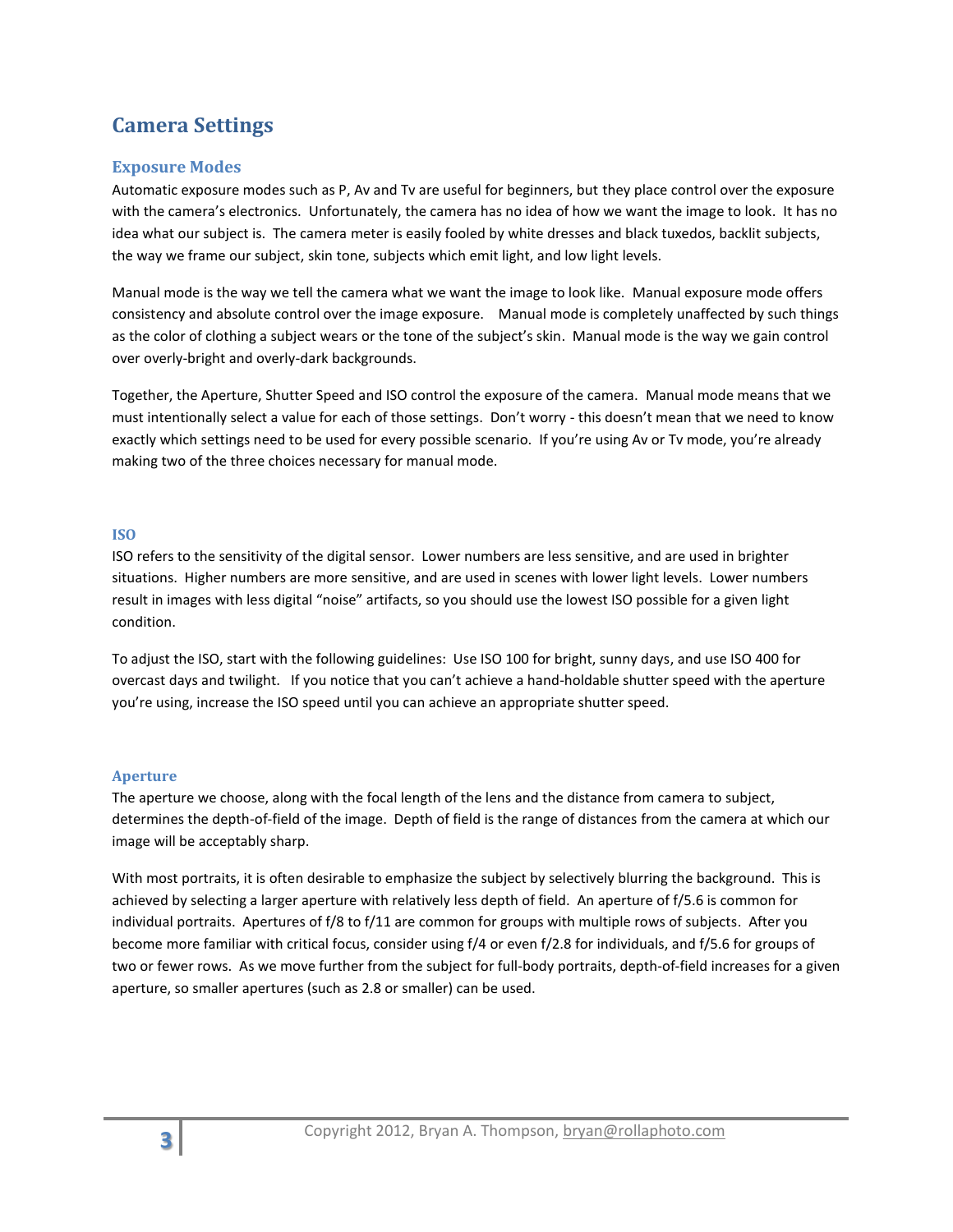#### **Shutter Speed**

Our goal is to select a shutter speed which provides a correct exposure, while still allowing the photographer to hand-hold the camera without fear of camera movement showing up in the image. Since everyone's photography style is different, it will be up to the individual photographer to determine a maximum acceptable shutter speed. For lenses commonly used for portraits, this maximum shutter speed for a hand-holdable camera is probably in the range of 1/50 – 1/100 sec. To choose a shutter speed, follow this process:

- 1. Start with 1/50 sec (or the maximum shutter speed that you determined previously).
- 2. Look at the display and/or histogram to determine if the exposure is correct.
- 3. If the image is too dark, change the ISO to a higher value and go to step 1.
- 4. If the image is too bright, adjust the shutter speed to something shorter than 1/50sec and try again.
- 5. If the shutter speed is less than 1/250sec, consider changing the ISO to a lower value and go to step 1.

### **Exposure Compensation**

Here's a tip it took me months to figure out: In manual mode, the Exposure Compensation control on your camera does absolutely nothing! To add more or less light to an image, adjust the shutter speed (for background exposure) or flash exposure compensation (for subject exposure).

#### **Flash Exposure Compensation**

At the time of autofocus, the camera uses exposure info to calculate an appropriate exposure for the dedicated flash (if one is used). Flash Exposure Compensation is used to modify the power of the light that the flash emits. Since the subject is typically much closer than the background, the flash only illuminates the subject. The result is that we can vary the Flash Exposure Compensation control to vary the brightness of the subject relative to the brightness of the background.

#### **RAW vs JPG Files**

In this workshop, we're just learning manual exposure. To ensure that we still have usable images, even if we miss the exposure by a couple of stops, we'll be shooting RAW files. RAW files have to be converted to JPG before they can be printed or placed online, so this does mean a bit more work (but not much more – really!). RAW files have the added advantage of allowing us to correct shadow and highlight information MUCH more effectively than we can with JPG files. This can be important when dealing with contrasty subjects. If it makes you feel better, it's fine to shoot RAW + JPG.

# **Focal Length**

Focal length is largely an artistic choice. The exaggerated features and barrel distortion created by really wide angle lenses of 28mm or shorter make them poor choices for portrait lenses. I use a 24-70mm lens (or the full-frame equivalent) for 90% of the portraits I shoot, however I never use it at less than 35mm.

Telephoto lenses (over 100mm or the full-frame equivalent) are excellent choices for close-up portraits. They compress facial features and offer shallower depths-of-field.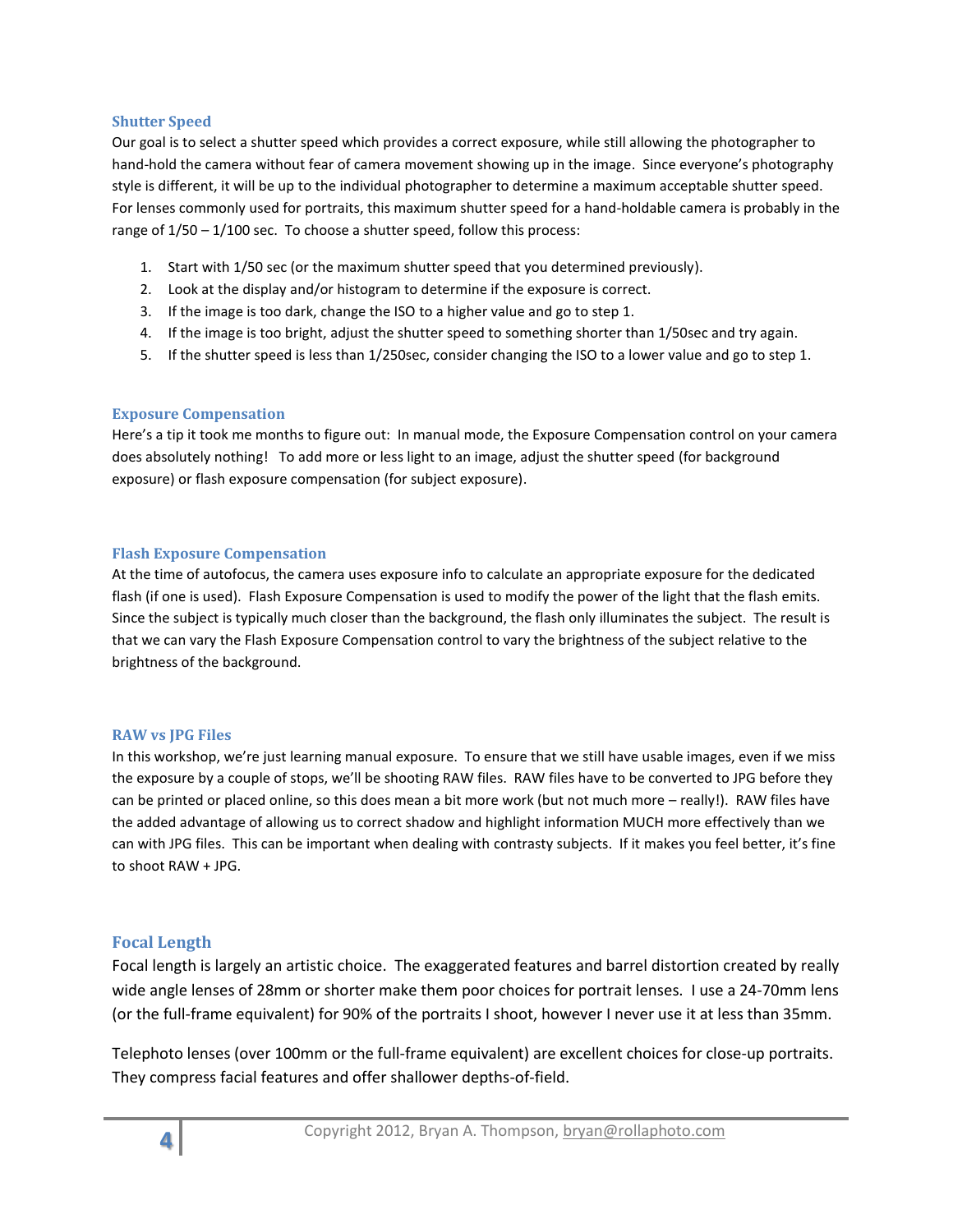# **Exposure**

There are various ways to determine if the exposure you've chosen is correct:

- The in-camera meter still works in manual mode (and you should still ignore it!)
- The LCD screen
- The Histogram

Once you determine the correct exposure for a given scene, you don't have to make changes unless the lighting changes! And remember: When shooting RAW mode, if you make a mistake of up to two stops, it can be corrected later!

# **The Camera Meter**

No, seriously – ignore this thing! It's the same meter that the automatic modes use to ruin your masterpieces!

### **The LCD Screen**

The LCD screen can be used to determine the exposure of the image, but this technique can take some practice to master. The basic technique is to adjust the exposure until the skin tone of the subject on the LCD screen matches the tone of the subject.

*Note:* Even though we're shooting RAW mode and can choose to select the white balance later, the setting of the white balance does affect the appearance of the image on the LCD screen. The white balance setting on the camera should be set to match the lighting falling on the subject.

The brightness of the LCD screen is adjustable on most modern SLR cameras. Regardless of the viewing conditions, I recommend setting this brightness to one of the middle levels and leaving it there. Otherwise, changes in brightness of the screen will influence how photos appear to be exposed.

# **Highlight Alert**

"Highlight Alert" is another feature offered by some digital camera manufacturers. Highlight Alert is a setting which will highlight overexposed portions of the image during image playback. Highlight alert will indicate completely exposed portions of the image by flashing those areas, or by placing a zebra-striped outline over them. Highlighted areas mean that those portions of the image are overexposed, and detail is being lost in that part of the image – this is called "clipping". It's acceptable for some extremely bright portions of the image to be clipped, we just don't want that area to cover important details of the image, such as the subject or important portions of the background.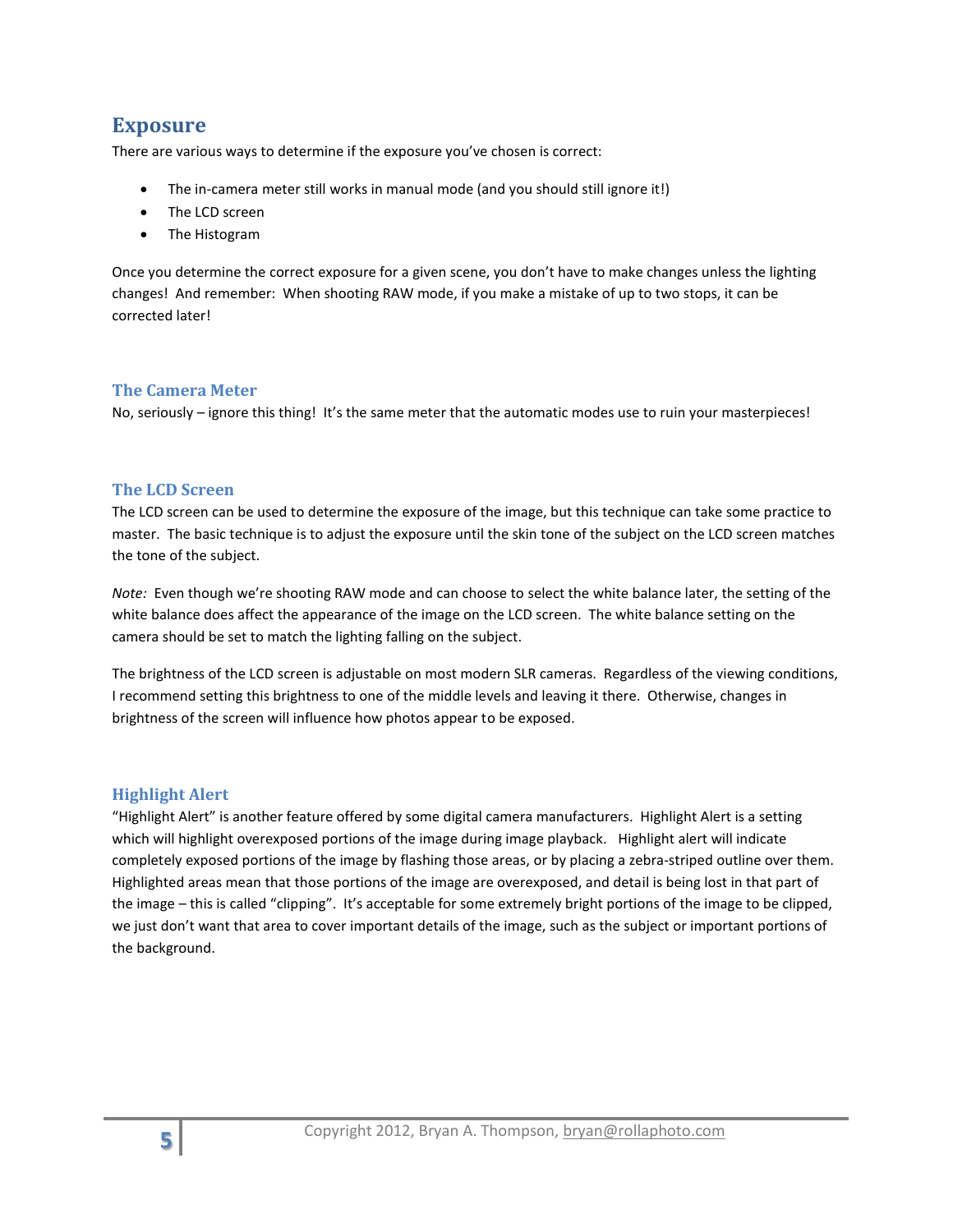# **The Histogram**

The histogram is yet another way to judge the exposure of an image. The histogram shows a graph of the number of pixels (vertical axis) versus the brightness of those pixels (horizontal axis). The left side of the graph represents information in the shadows. The right side of the graph represents information in the highlights. Each of the five divisions in the histogram represents approximately one full stop of light.

The typical histogram looks like a mountain. Darker images will have the mountain of pixels on the right side of the graph, and brighter images will have the mountain of pixels on the left side of the graph. To ensure that the image isn't overexposed and information isn't lost, make sure the right side of the mountain doesn't touch the right side of the graph.





Histogram of Properly Exposed Image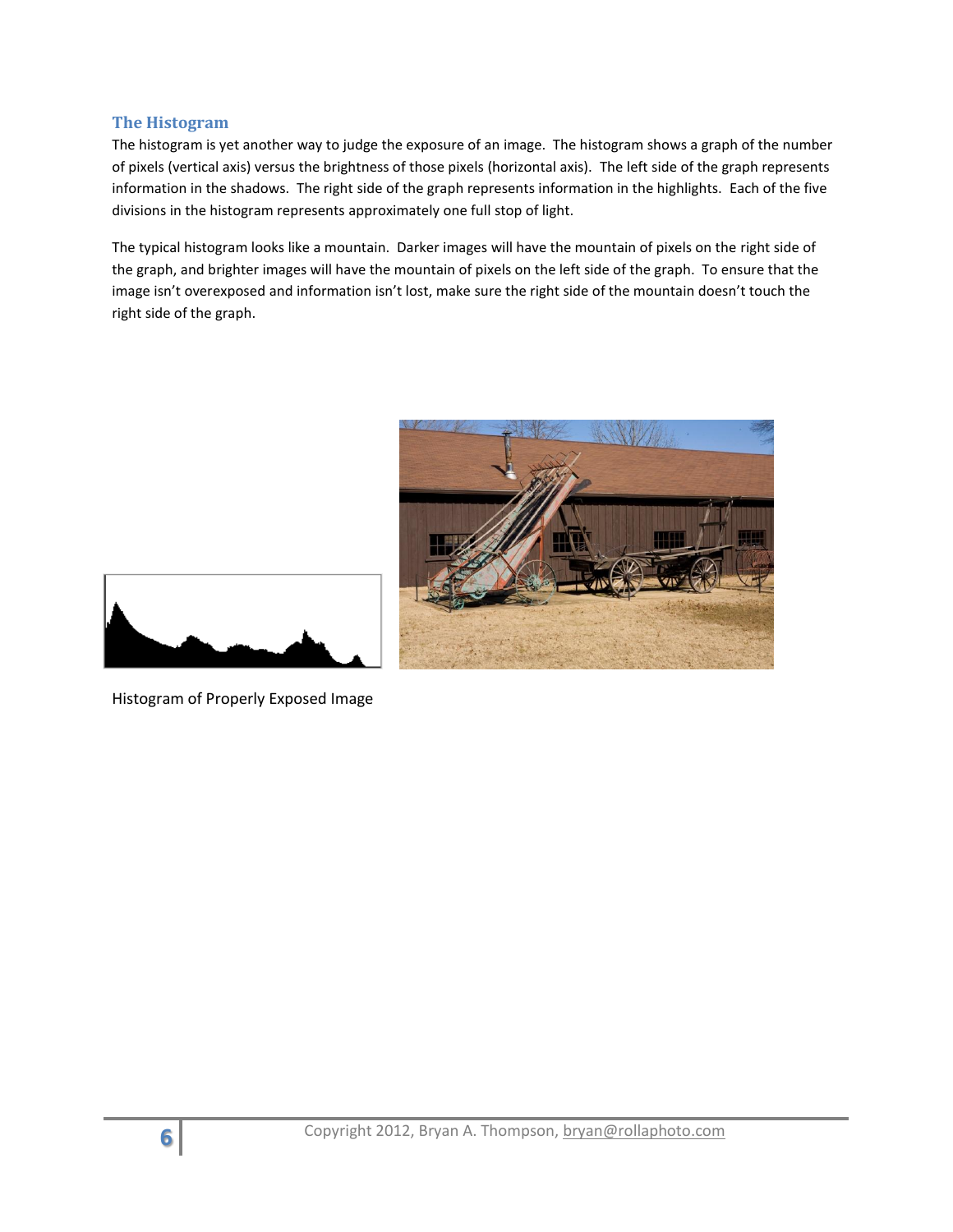# **Focus**

# **Where to Focus**

In the case of a portrait, always focus on the eyes. In a traditional portrait, the eyes are the only thing that need to be in focus. If the subject is standing at an angle to the camera, focus on the eye closest to the camera. In the case of multiple people, focus on the eyes of the person closest to the camera.

# **Autofocus Failure**

Sometimes autofocus doesn't focus on the subject. Sometimes the camera guesses incorrectly about the subject. This usually happens when there is a high contrast object (such as a brick wall or a tree) in front of, or behind, the subject. To eliminate this problem, use the "Autofocus Lock" technique shown below.





Front Focus Correct Focus Back Focus



Autofocus failure can also occur when there is very low light available, when the subject and background are approximately the same color, or when there is no sharp detail in the image. To correct the failure, try turning on more lights, or switching to manual focus.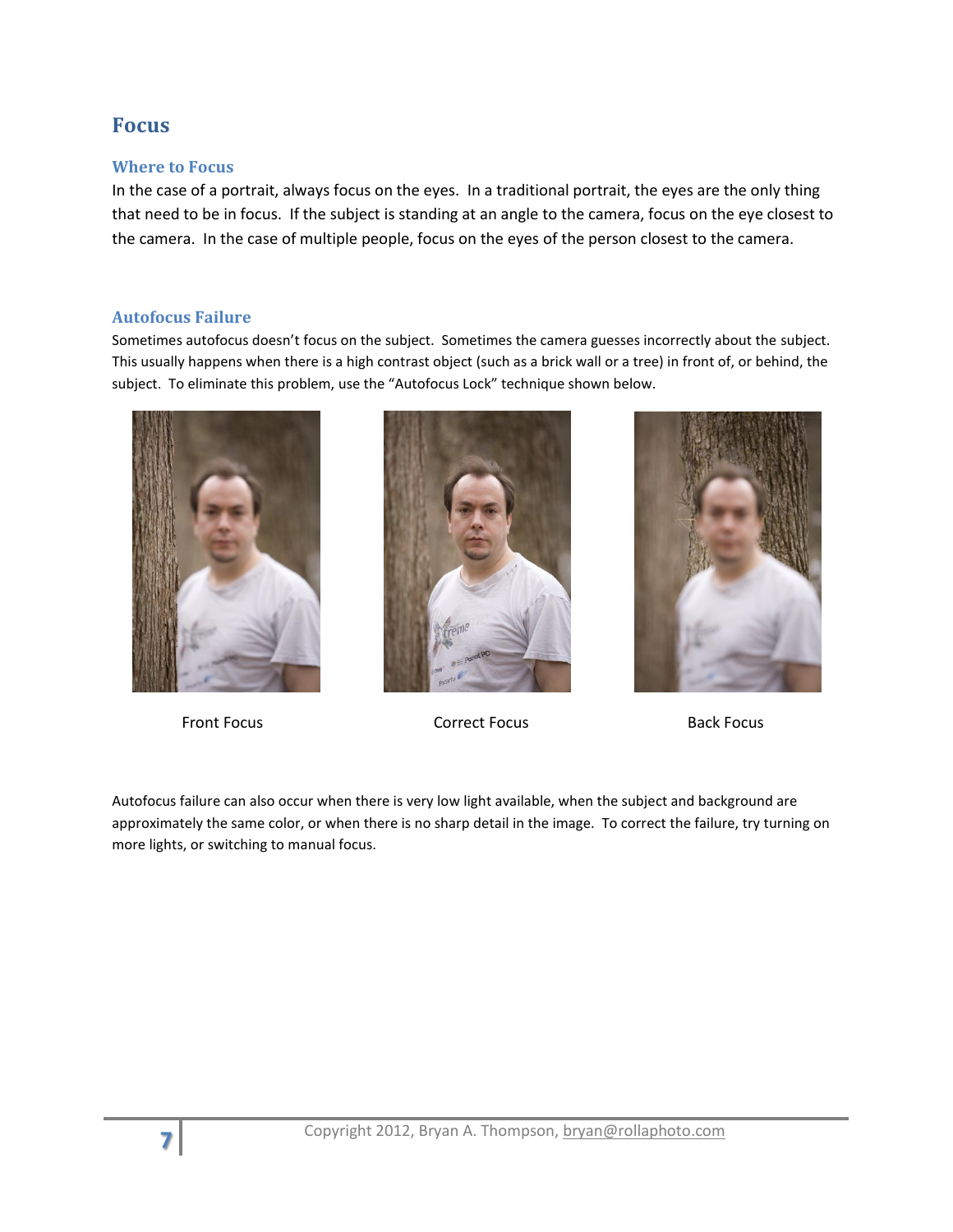# **Focus Lock Technique**

The subject isn't always in the middle of the image where the camera focuses, but the focusing point usually is. For most cameras, exposure is also determined at the time the camera autofocuses.

It is common practice to use a technique called "Focus Lock" to focus on an off-center subject and in the case where the camera autofocus incorrectly guesses the subject. This technique ensures that the camera knows where the subject is in the scene for the purpose of determining the correct focus and exposure (which is required for dedicated flash photography).

To perform the Autofocus Lock technique, do the following:

- 1. Look through the viewfinder and adjust camera position and focal length to compose the image.
- 2. Temporarily move the camera to place the eye of the subject nearest to the camera in the center of the frame.
- 3. Press the shutter release half-way, and wait for the camera to achieve focus on the subject. The camera will indicate that it has focused by beeping, or by outlining the focusing point in the viewfinder with a lighted box, or by displaying a box around the portion of the image that has auto-focused in the LCD display.

**Note:** Keep the shutter release button pressed half-way down for the next steps.

4. After the camera has focused on the subject, the photographer can change the position of the camera to compose the image. **Warning!** The distance between the camera and subject should not change after the focus has been

locked.

5. Finally, press the shutter release the rest of the way down to take the photo.

**Note:** Modern cameras contain many AF sensor points. However, the center sensor is more sensitive than other sensors, which is useful when working in low light or with filters or lenses with small maximum apertures. The center sensor is usually a cross-type sensor, which means it works well in both landscape and portrait modes.

# *Extra Credit #1*

If your camera is capable of spot metering (or partial spot metering), select that mode for much finer control over where the camera meters. Even though we're using manual mode, metering is still used by the flash to determine flash exposure, and flash exposure is subject exposure.

# *Extra Credit #2*

You can gain much more control over the area where the camera autofocuses by selecting a single focusing point, instead of the default area focusing points. If so, you should choose the AF point which is most sensitive, or which is labeled as a cross point sensor.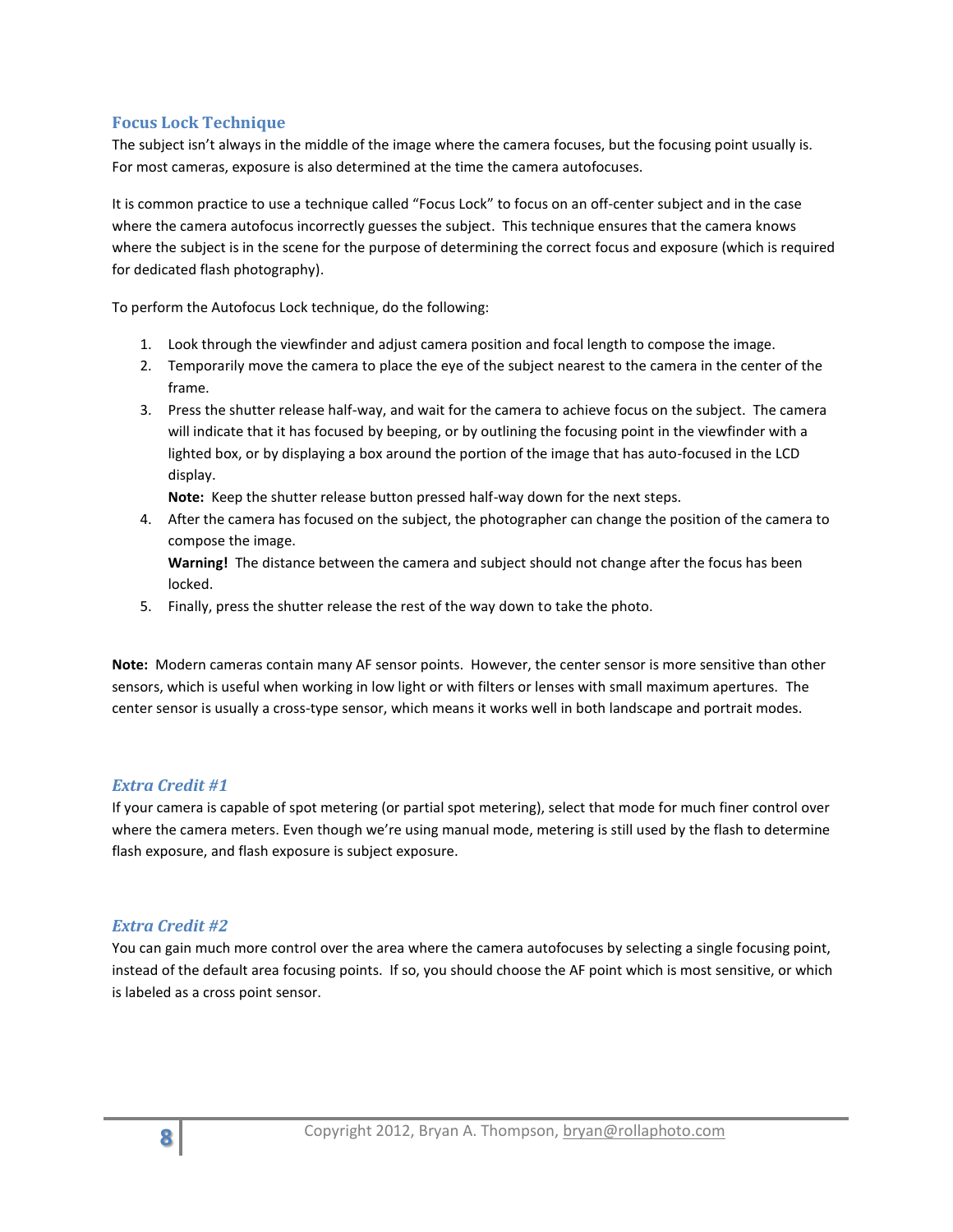# **Location and Lighting**

In outdoor portraiture, our goal is to place the subject in location which offers light which is flattering to the subject. Desirable portraiture lighting typically comes from the side, rather than from above the subject, is even in intensity, and is as soft (diffuse) as possible. We should choose a location which offers a pleasant and photogenic background which doesn't distract from the subject.

### **Location**

When selecting a location, pay careful attention to the background. Try to eliminate distractions such as overhead lines, signs, and people who aren't the subject of the photo. Our eye tends to be drawn to bright objects, so bright objects in the background would distract from the subject, and should be avoided.

### **Sunny Days**

Direct sunlight is a horrible choice for photography – it provides harsh and unflattering light, and creates deep shadows on the face. Shadows from overhead lighting, including the sun, can create "Raccoon Eyes," and other unflattering shadows on the subject's face. We can accomplish this by photographing at times near sunrise and sunset, by using a flash, and by placing the subject in a shaded area at times when the sun is overhead.

Locations with open shade are an excellent choice for portraiture on sunny days. Place the subject in the shade of a tree, facing the light**.** Avoid locations which provide mixed lighting (some shade, some sunlight) on the subject – digital is much less forgiving than film with respect to uneven lighting, and this is not a condition which can be corrected later in Photoshop. If you can't locate natural shade, you can create your own. A reflector, umbrella, or sheet of cardboard can be used to block any direct sunlight from falling on the subject. An assistant is usually necessary to hold the reflector out of view of the camera.

# **Overcast Skies**

Overcast days offer fabulously soft lighting which works very well for portraiture. Dull grey skies aren't terribly photogenic. Consider excluding the overcast sky from the shot, or intentionally overexposing the background to eliminate detail.

On overcast days, the light still has a direction. Since it is diffused by the clouds, it is now possible to place the subject facing the sun.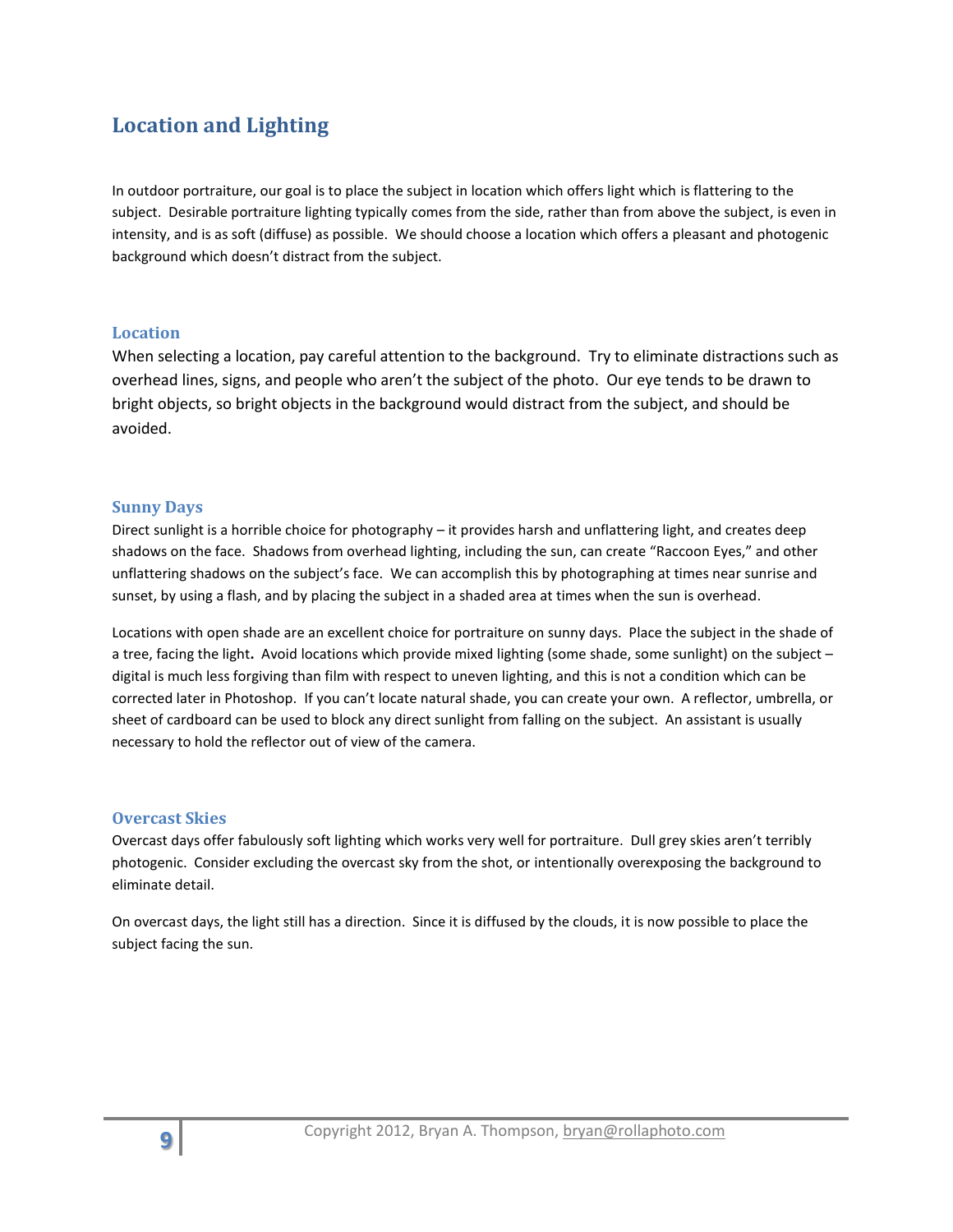# **Available Light Photography**

Available light photography means that we're photographing the subject + scene with no additional flash lighting.

Available light can provide an extremely soft light falling on the subject. Often times in outdoor portraiture, the subject is darker than the background (since we intentionally placed the subject in shadow). If we photograph this scene without a flash, we have two choices of exposure, both of which have shortcomings:

- Expose for the background, in which case, the subject will be too dark.
- Properly expose the subject, in which case, the background will be much brighter than the subject, with the background possibly losing detail and turning white. This is usually the better of the two choices.

One of the issues often associated with available light photography are "Raccoon Eyes" – dark shadows around the eyes of the subject when the light comes from above, rather than from the side. The best solution is to use a fill flash. Reflectors can also supplement the available light, at the expense of harsher lighting and possible subject squinting. Therefore they should only be used if a flash isn't available.

# **Balancing Foreground and Background Light**

To balance the brightness of the subject to the brightness of the background in contrasty lighting conditions, we need a flash. The goal of the flash is not to become the primary light source illuminating the subject, but rather to supplement the light which is already lighting the subject. This is called "Fill Flash," as it fills in the shadows. Flash also helps to provide a natural color to the subject's skin in the portrait.

- 1. Stand 6-12ft from the subject. The working distance of dedicated flashes when used outside during the day is usually 15ft, and even less if a modifier is used.
- 2. Using the Aperture, ISO and Shutter speed controls, select an exposure which properly exposes the background.
- 3. Set the flash exposure compensation to 0 and take a photo of the subject.
- 4. If the subject is much darker than the background, increase the flash exposure compensation or move closer to the subject and take another photo.
- 5. If the subject is much lighter than the background, decrease the flash exposure compensation or move farther from the subject and take another photo.

When working with flash, there are two exposures which need to be set: The available light exposure, and the Flash exposure. The light which illuminates the background is sunlight, and the brightness of the background in the image is controlled by the ISO, aperture and shutter speed. The light which illuminates the subject is the flash, and the brightness is controlled by the flash exposure compensation. When increasing the flash exposure, watch the color of the subject on the LCD. A change from dull grey to proper skin tone is an indication that the flash exposure is configured properly.

# *Extra Credit #3*

To place additional emphasis on the subject, decrease the brightness of the background by  $\frac{1}{2}$  stop.